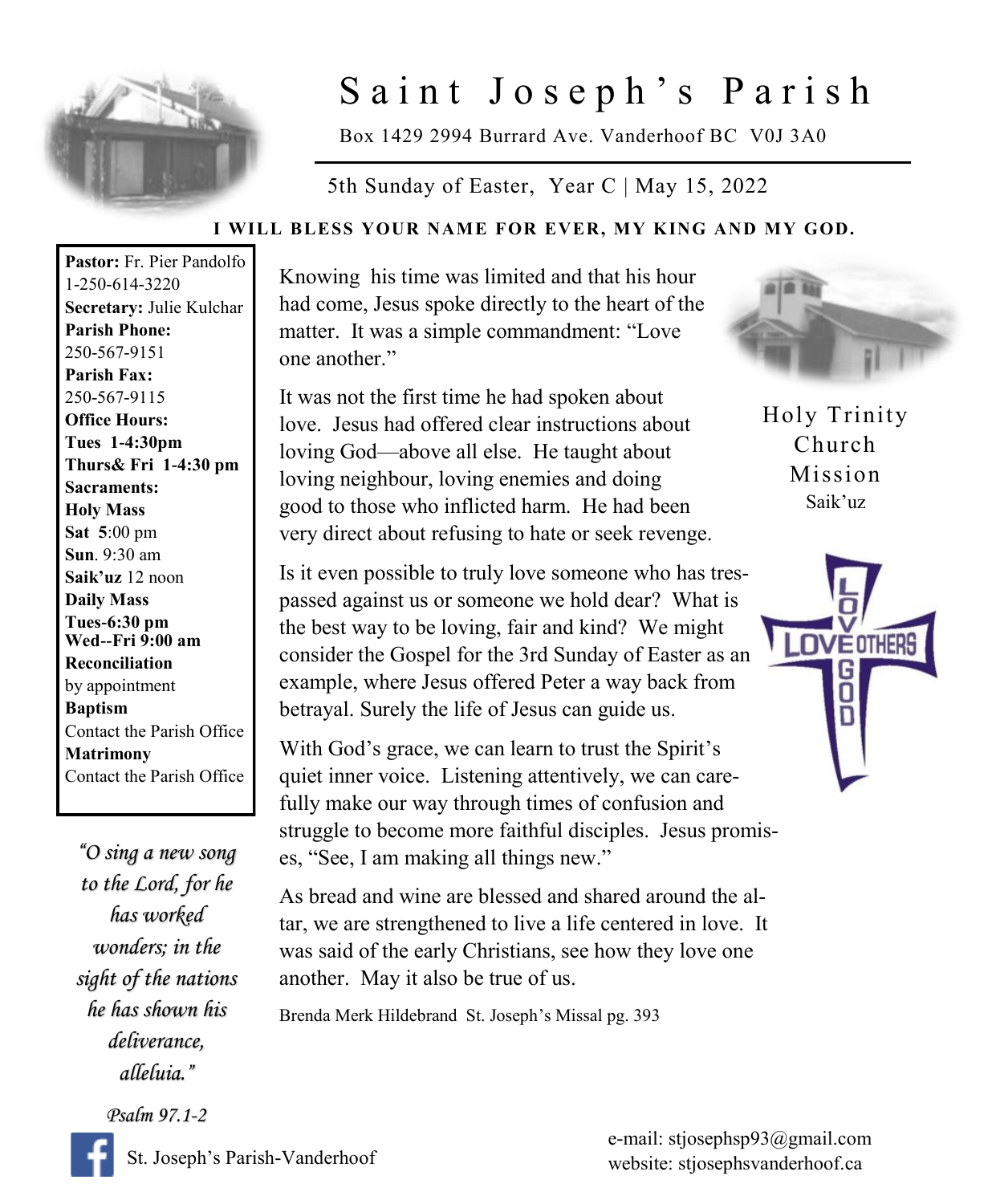

**No pain, no gain.** We are reminded today that spreading the word about Christ did not go smoothly in the early church. Understanding and accepting Jesus was a slow and often unsuccessful process. It may seem different now, but if we consider our own questions and struggles with faith, we realize that our commitment is not formed overnight. It is often subject to life circumstances that challenge our faith. Pope Francis in the Joy of the Gospel #61-64 says we are 'culturally malformed' in four ways: widespread indifference, seduced by the superficial, a faith reduced to the private and personal, bombardment with indiscriminate information. We need to com-

mit ourselves intentionally to the spreading of the Good News. **Homework:** Pick one of the topics identified by Pope Francis and reflect on it.

**May is the month of MOMS, Mary and the rosary.** Mother's Day was last Sunday. The month of May has a tradition of supporting special devotions to our Lady, recognizing her specifically as Queen of Heaven and Earth and as the Mother of God (January 1 is the specific feast to this title.) Asking for Mary to intercede for us is a virtuous act: it recognizes her special role in God's plan of salvation and it humbles us. We will be praying one decade of the Rosary as a meditation after communion to practice 'asking' Mary to help us to be closer to Jesus whom we have just received in Holy Communion.

**Rosary, a meditative prayer.** The way to pray the rosary is by meditating on a thought while reciting the prayers in a trance like mode. The thought is introduced as the mystery and the rosary is divided into 4 sets of five mysteries: The Joyful, Sorrowful, Light, and Glorious Mysteries. The prayers recited like a mantra are the Our Father, Hail Mary, and Glory Be. As the prayers are recited, let God reveal things to you in the mystery being meditated upon.

**Morning Glory: mini retreat** to get to know Mary better during May, the month of Mary; log onto the free parish platform FORMED.

**WORKBEE CAMP MORICE: Saturday, May 14;** thank you to everyone who helped.

**DIOCESAN YOUTH CONFERENCE:** last weekend; thank you to everyone who attended and thank you to the Diocese for supporting this event.

**Transformed lives, transforming community:** (mission statement for evangelization); I had suggested that people keep a journal during Lent of God's actions in your life; keep the journal going through Easter, and when appropriate, we would like to include stories of transformation on our website.

PARISH ACTIVITIES **:** Grounds Clean-up; Saturdays from 10 to noon, cleaning up the branches.

PARISH ACTIVITIES **:** SACRAMENTAL PREPARATION : has begun; keep the candidates for Reconciliation, Eucharist, and Confirmation in your prayers; preparation is Saturdays from 3:15 to 4:45;

QUIET PARISH HEROS **:** the grounds are looking so good; thank you to those who come on Saturday mornings to clean up.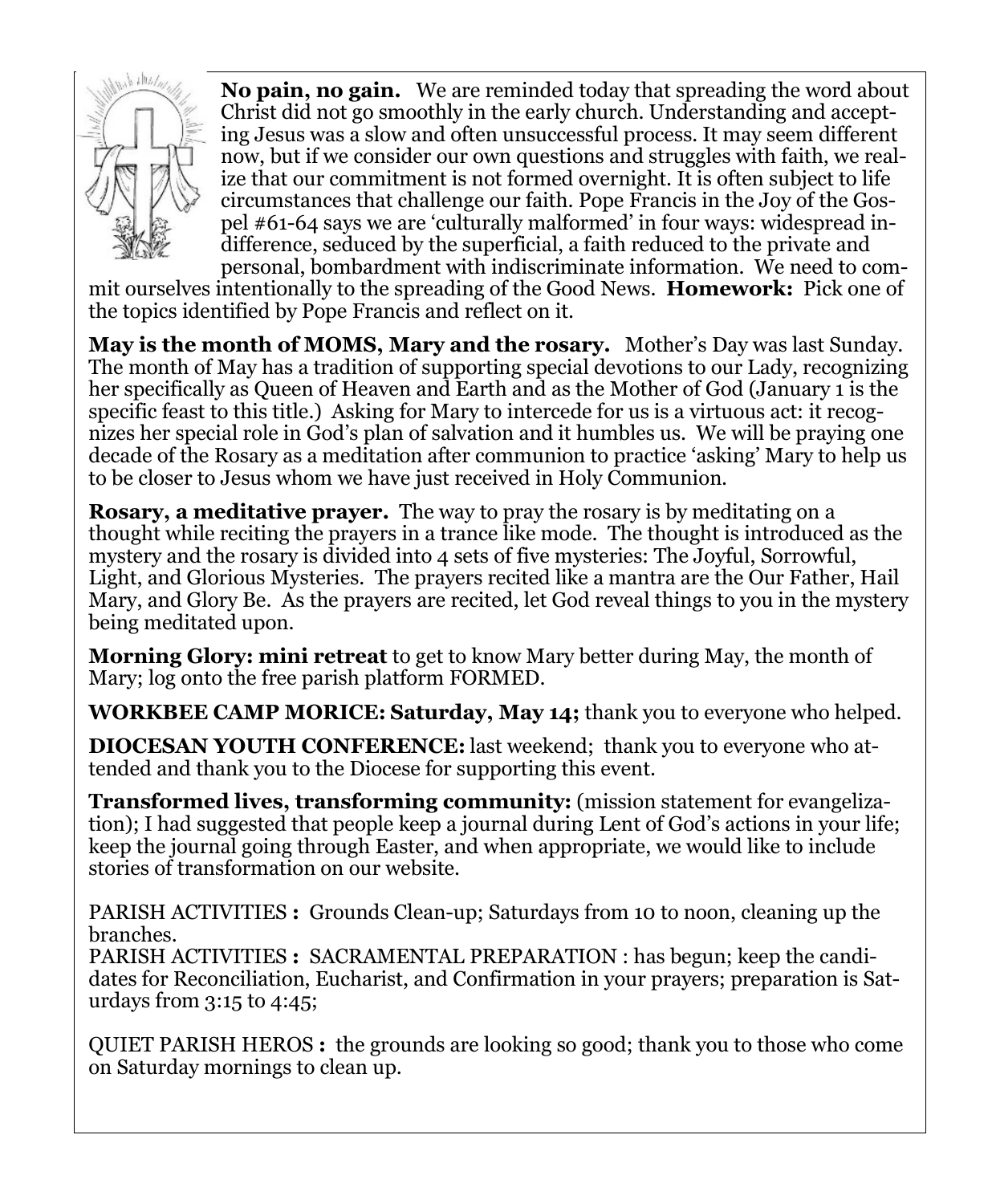## A New Commandment

"A new command I give you: Love one another. As I have loved you, so you must love one another." John 13:34

The puzzle is based on John 13:31-35 (NIV).



| <b>COMMAND</b> | KNOW   | <b>DISCIPLES</b> | <b>ANOTHER</b> | <b>GLORIFY</b> |
|----------------|--------|------------------|----------------|----------------|
| TOLD           | JESUS  | <b>CHILDREN</b>  | <b>JEWS</b>    | LITTLE         |
| LOOK           | LONGER | <b>MEN</b>       | LOVE           | GIVE           |

"Love one another as I have loved you."